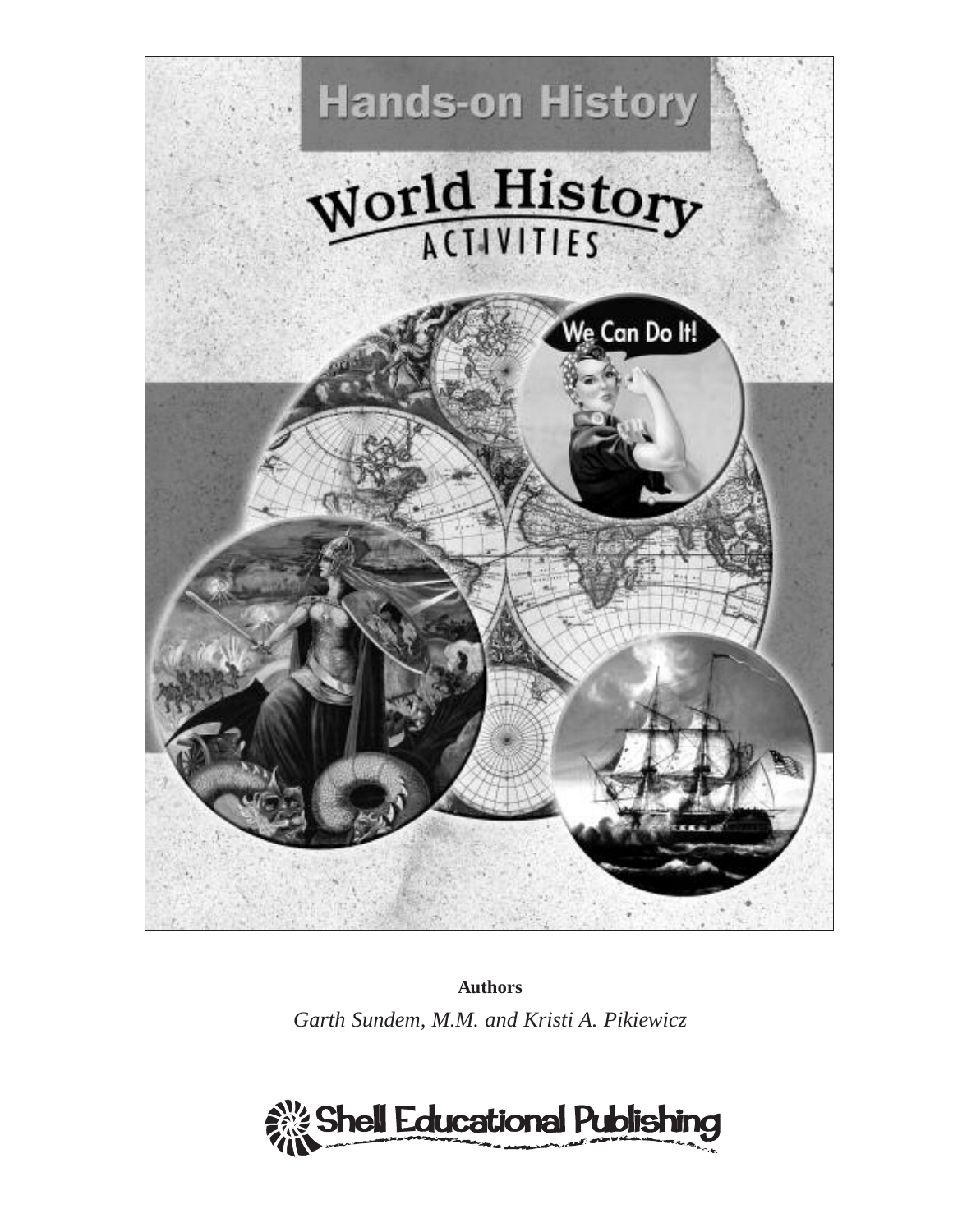# **Table of Contents**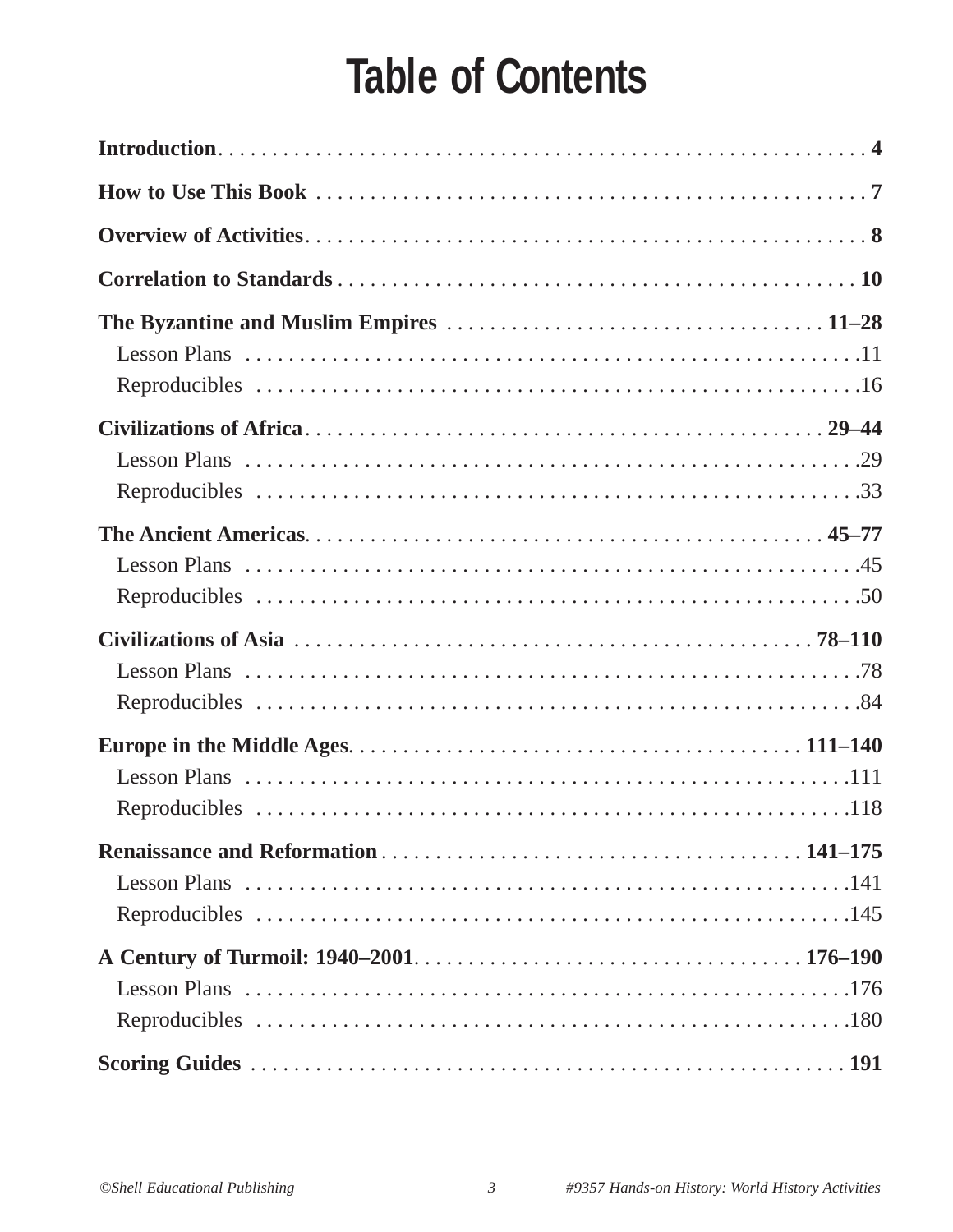# **Overview of Activities**

# **The Byzantine and Muslim Empires** *(lesson on pages 11–15)*

Students will compete as Europe, the Far East, and the Middle East to create the most influential society, as shown by accumulating trade goods, wealth, and knowledge. Initially, the game gives Europe and the Far East a significant advantage, but each time these societies pass through the Byzantine and Muslim Empires of the Middle East, they pay with silver coins or with ideas. Eventually, due to their status as a trade hub, the Middle East becomes the dominant society of the time. Through cooperative group projects and interaction with neighboring societies, students will learn how trade influenced the spread of ideas and will gain an overview of the cultures and achievements of the Byzantine and Muslim Empires. This activity shows a snapshot of the three included societies and allows students to preview the cultures and geography they will later be studying in depth. You will measure student learning through evaluation of small-group activities, discussion, and a short quiz. This activity includes cross-curricular connections in writing, art, and math.

## **Civilizations of Africa** *(lesson on pages 29–32)*

After performing African folk tales as reader's theater plays and analyzing these plays for cultural significance, students will work as groups to match the performed folk tales to the cultures that created them. This activity will help students distinguish between the cultures of West, East, and South Africa while giving them an overview of Africa in the medieval period. Students will also learn how archaeologists study oral traditions and mythologies to learn about ancient cultures. This activity uses historically real folk tales, encourages content-area writing, and allows differentiation based on learning types. You will measure student learning through discussion and a short end-of-activity quiz.

## **The Ancient Americas** *(lesson on pages 45–49)*

In this primarily individual activity, students will race to recreate a city of the Mayas, Aztecs, Incas, or Anasazi. Through completing a series of small tasks—during which students will learn about each society's culture—students will earn puzzle pieces that combine to create pictures of major cities built by the societies (Machu Picchu, Tenochtitlan, Tikal, or a pueblo). After earning all the puzzle pieces, students will interact with the map of their ancient cities in order to answer a series of map-based questions. Finally, all the students who worked on each civilization will discuss their answers and create a presentation, which they will give to the rest of the class. As tasks include hands-on projects as well as research and thinking skills, this activity allows students to use a variety of learning styles. You will evaluate student learning by assessing packets created during the activity, during discussion, and through a short end-of-activity quiz.

## **Civilizations of Asia** *(lesson on pages 78–83)*

On three successive days, students will split into groups and complete tasks representing religion, government, and mythology. After each day, students will enter the information they find on a cardboard wheel, with the three types of tasks able to spin independently of each other. Once students have completed their tasks and have entered their information on the wheel, they will try to spin the dials on the wheel to match the correct information with India, China,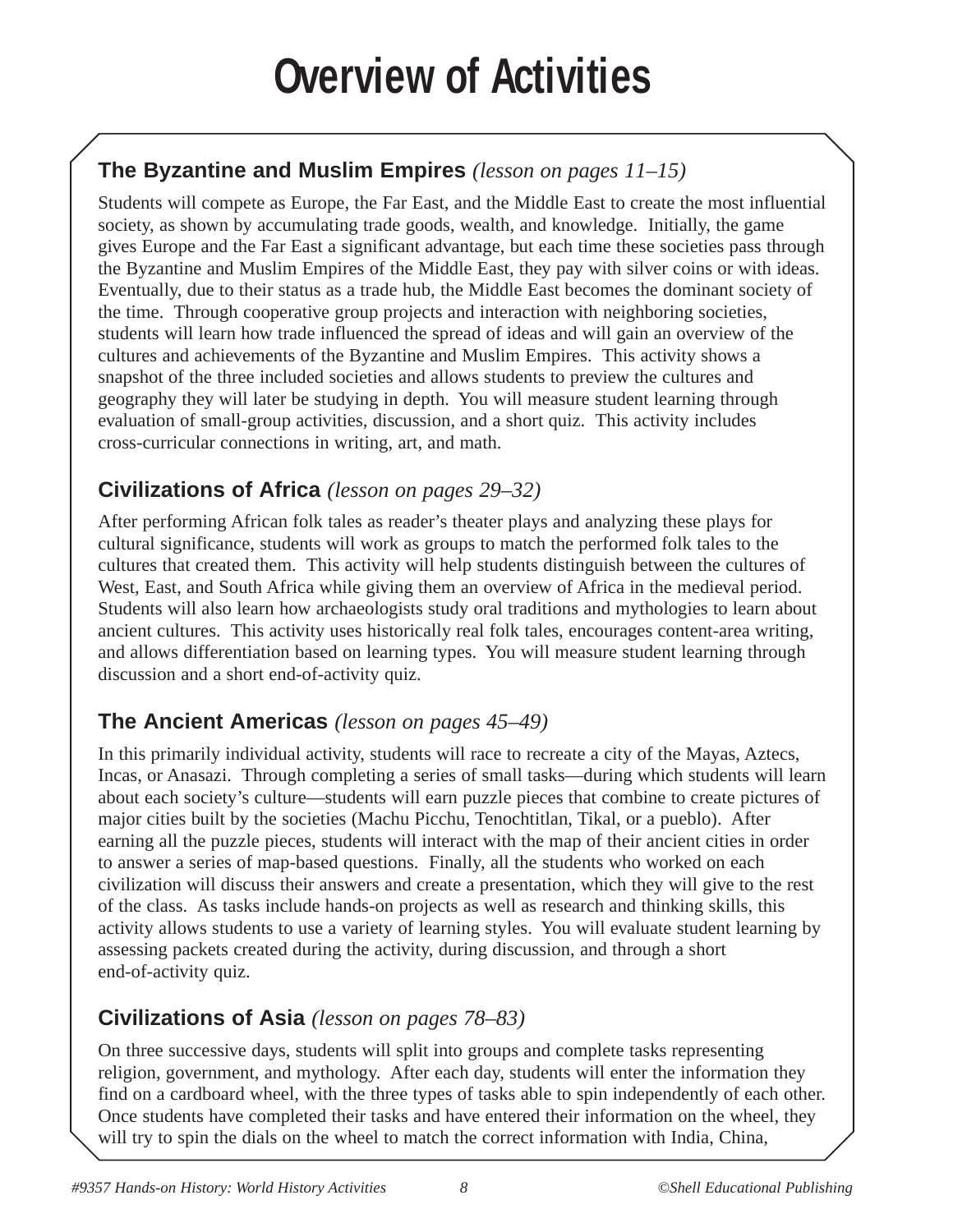## **Civilizations of Asia** *(lesson on pages 78–83) (cont.)*

and Japan, earning a classroom reward if they are correct. This activity promotes animated discussion and learning through discourse. You will measure student learning through discussion and an end-of-activity quiz.

## **Europe in the Middle Ages** *(lesson on pages 111–117)*

Students will work in small groups, each representing a feudal society, and will compete to be the first to build a castle. Groups will need to perform tasks that represent gathering the needed resources and expertise but will, at the same time, need to run their feudal cities. While the goal is to complete the castles, groups should not neglect the day-to-day workings of their societies, or they may (not) live to regret it. This game is fast-paced and fun, encouraging students to make quick decisions and act efficiently in order to beat other societies. As such, you will want to have a firm grasp of the rules before starting. You will measure student learning through discussion, observation, and a reflection quiz. This activity also includes content-area writing assignments and primary source materials.

## **Renaissance and Reformation** *(lesson on pages 141–144)*

Working in small groups, students will role-play museum curators who are trying to match listed artifacts with the correct Renaissance country of origin. As information about each country's culture is provided in stages, students will revise their views of history based on changing information. After recreating works of art using the techniques of the chosen artworks, each group will present its country to the class and will place all the created artworks in its country's display in your classroom Renaissance Museum. Students will gain an overview of Renaissance history and culture and will also explore the difficulties in piecing together the past from incomplete information. As many of their initial artwork/country pairings will be wrong, students will learn the changing nature of history and the need for historical revision as new information comes to light. This activity uses primary source materials and incorporates art activities. Student learning will be measured through discussion, evaluation of activity sheets, and through a short quiz.

## **A Century of Turmoil: 1940–2001** *(lesson on pages 176–179)*

In this activity, students will explore online oral histories that describe some of the twentieth century's most difficult events, focusing on those that affected the United States. Specifically, students will compare the attitudes surrounding World War II, the Holocaust, and Pearl Harbor with the testimonies of September 11, 2001 survivors. Please be aware that this can be an emotionally difficult activity, and you will want to assign mature students to the 9/11 and Holocaust histories.

Depending on your technology resources, you can ask students to complete the activity individually, in small groups, or perform the research as a teacher-guided lesson by attaching a projector to one computer. Alternately (with older classes), you can have students complete the research portion of the activity as homework. In an optional extension, students may gather their own oral histories and present them to the class.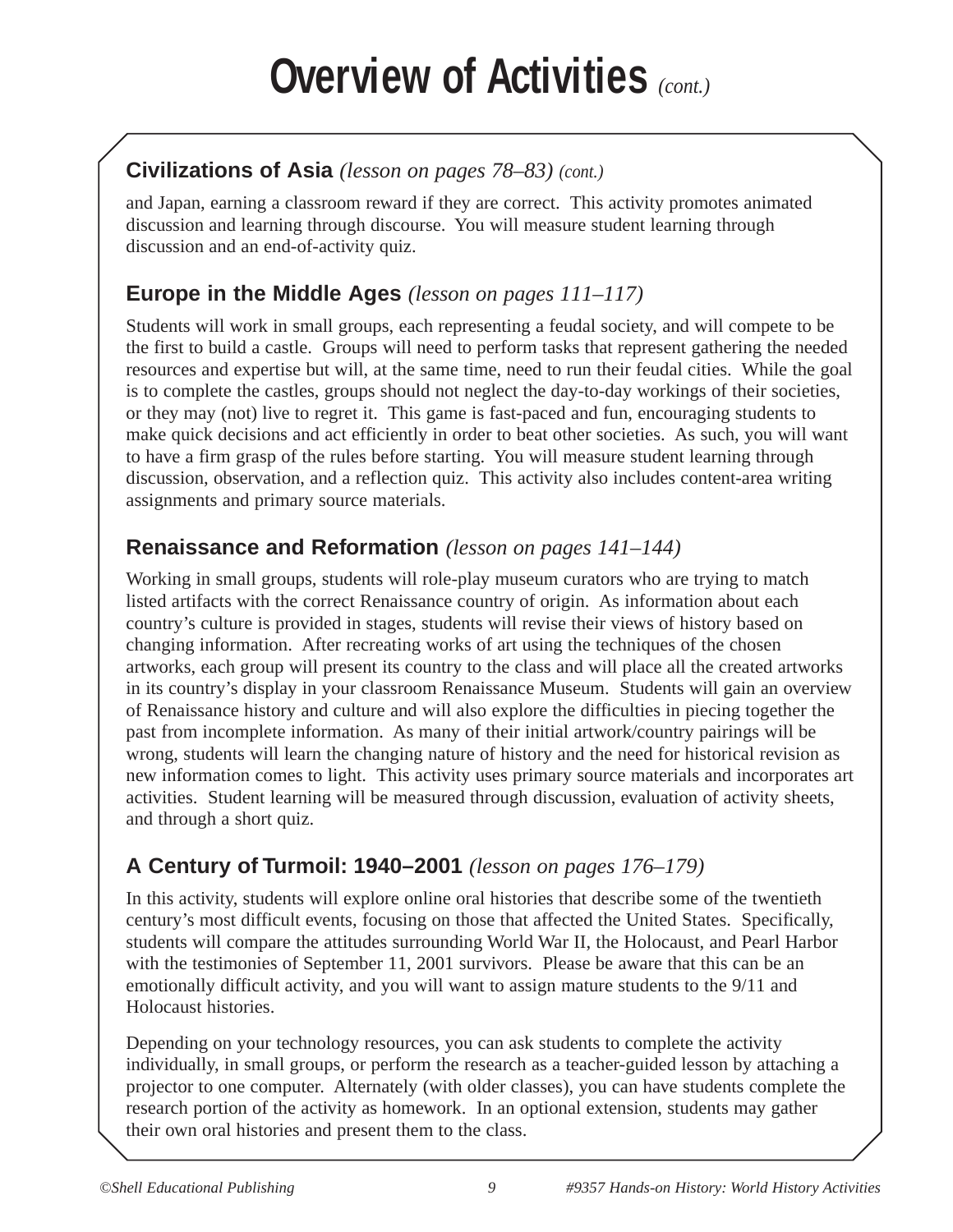# **The Byzantine and Muslim Empires**

#### **Overview**

Students will compete as Europe, the Far East, and the Middle East to create the most influential society, as shown by accumulating trade goods, wealth, and knowledge. Initially, Europe and the Far East have a significant advantage, but each time these groups pass through the Byzantine and Muslim Empires of the Middle East, they pay with silver coins or with ideas. Eventually, due to its status as a trade hub, the Middle East becomes the dominant society of the time. Through cooperative group projects and interaction with neighboring societies students will learn how



Camel chain in China *Source: Clipart.com*

trade influenced the spread of ideas and will gain an overview of the cultures and achievements of the Byzantine and Muslim Empires. This activity shows a snapshot of the three societies and allows students to preview the cultures and geography they will later be studying in depth.

You will measure student learning through evaluation of small-group activities, discussion, and a short quiz. This activity includes cross-curricular connections in writing, art, and math.

## **Objectives**

- Students will understand how geography affects the transmission of culture. (NCSS)
- Students will learn an overview of the dominant societies of the period A.D. 300–1000, focusing especially on the Byzantine and Muslim Empires.

## **Materials**

- copies of reproducibles (pages 16–28) as described on page 12
- textbooks, encyclopedias, the Internet, or other research materials
- craft materials (cardboard, tape, glue, pens, construction paper, straws, etc.)
- 8 small bars of soap
- something to carve soap
- 3 oranges
- cloves (to poke into oranges)
- 5 plastic or Styrofoam cups
- dice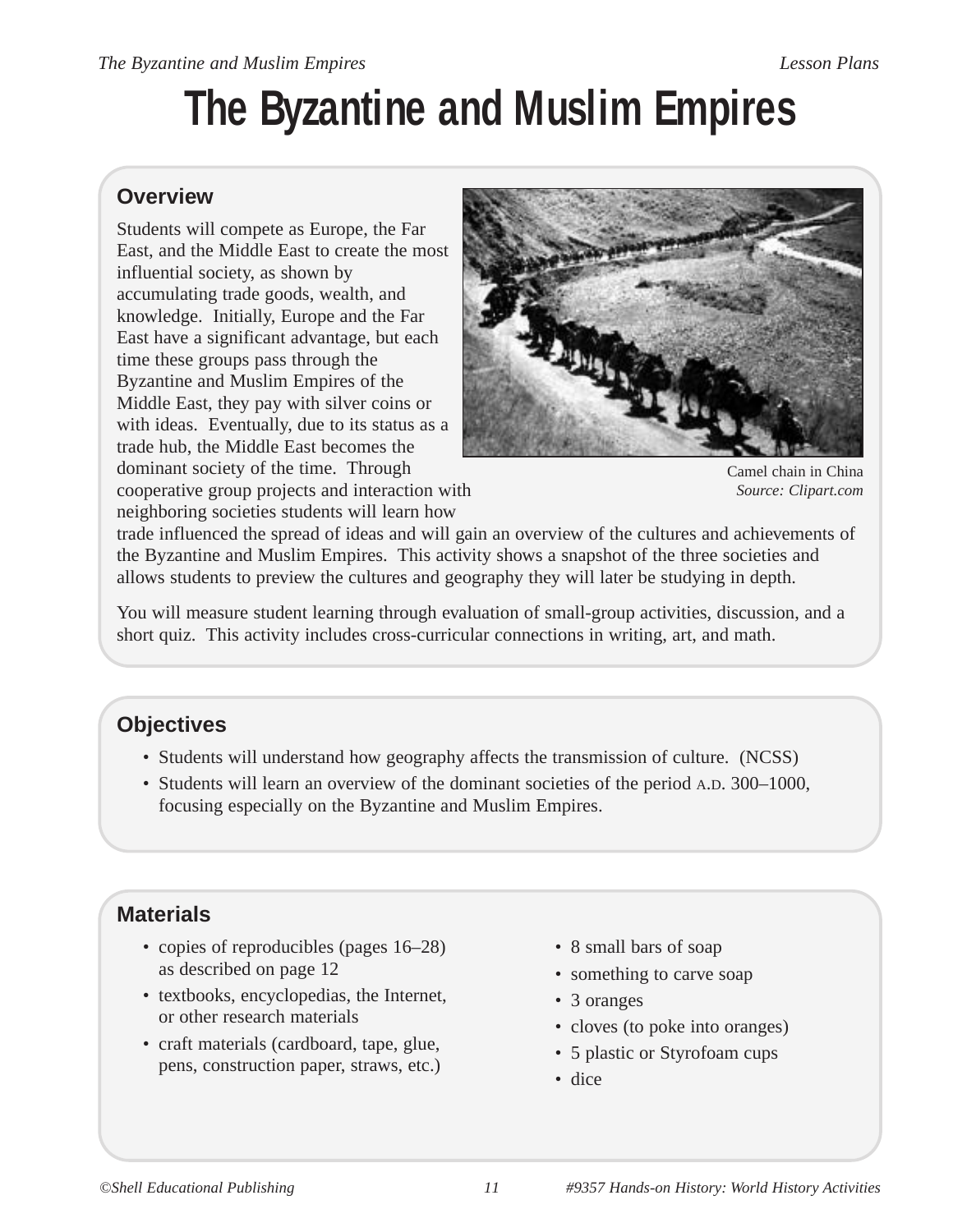# **The Byzantine and Muslim Empires** *(cont.)*

## **Preparation**

Total preparation time should be about 30 minutes.

- 1. Make an information packet for each group containing the following:
	- **Europe**—*Society Information: Europe* (page 18); *Rules of Trade* (page 17); *Trade Goods: Europe* (page 21); *Ideas: Europe* (page 24); 30 silver coins (page 16)
	- **The Middle East**—*Society Information: The Middle East* (page 19); *Rules of Trade* (page 17); *Trade Goods: The Middle East* (page 22); *Ideas: The Middle East* (page 25)
	- **The Far East**—*Society Information: The Far East* (page 20); *Rules of Trade* (page 17); *Trade Goods: The Far East* (page 23); *Ideas: The Far East* (page 26); 5 silver coins (page 16)
- 2. Organize a craft table with all the materials listed on page 11.
- 3. Photocopy and cut out an additional 40 silver coins (page 16). (Laminating silver coins would allow you to re-use them in future years.)
- 4. Make an overhead of the *Habits of Mind Discussion* (page 28).
- 5. Make a class set of the *Byzantine and Muslim Empires Quiz* (page 27).

## **Directions**

- 1. After reading the *Read-Aloud Directions* (pages 13–14), place students in three groups representing Europe, the Far East, and the Middle East. Organize groups in the room geographically such that Europe is opposite the Far East, with the Middle East in the middle. Allow students time to look over their information packets.
- 2. Begin the activity. Groups will compete to fill the requirements of the *Society Information* sheets, with the first group to do so winning the game. First, they will create ideas and trade goods. Then, they will trade according to the rules on their *Rules of Trade* sheet.
- 3. Initially, it looks like Europe or the Far East has a major advantage over the Middle East, but as the game progresses, the Middle East should dominate. If other societies get close to winning (i.e., Europe), set them back with one of the *Barbarian Invasions* (page 15). Help students understand that these barbarian invasions are historically accurate.
- 4. Once the Middle East group fills the requirements of its *Society Information* sheet, close the activity with the *Habits of Mind Discussion* and the *Byzantine and Muslim Empires Quiz*.

# **Things to Consider**

1. Penalize groups for any off-task behavior by taking silver coins or by asking them to "forget" one of their ideas.